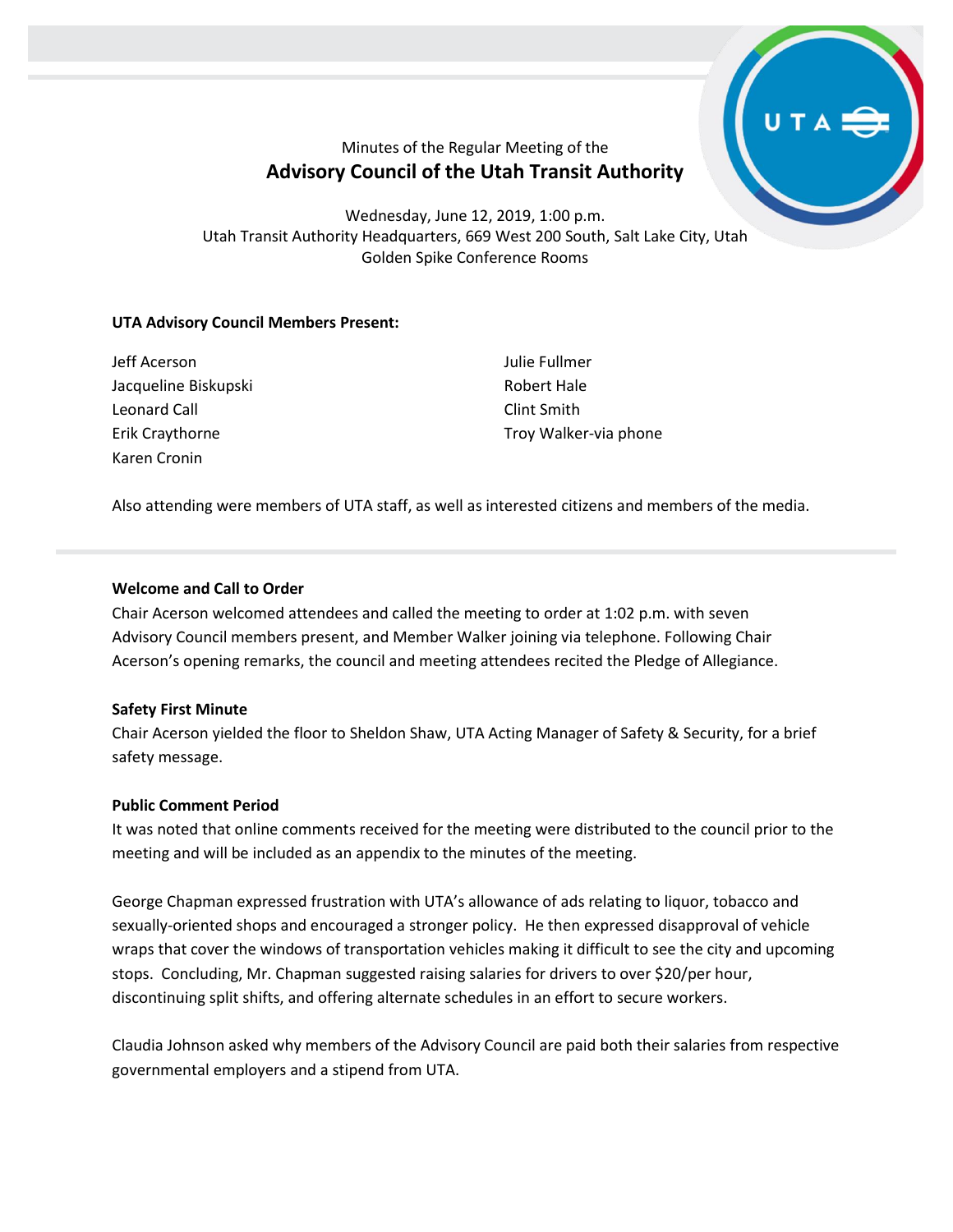#### **Approval of March 20, 2019 Advisory Board Meeting Minutes**

A motion to approve the March 20, 2019 Advisory Board Meeting Minutes was made by Member Craythorne and seconded by Member Smith. The motion carried unanimously.

#### **Board of Trustees Report**

UTA Board of Trustees Chair Carlton Christensen and Trustee Beth Holbrook provided an overview of the Board of Trustees' State and legislative, local, public, and employee relations priorities. They then briefed the council on proposed implementation of the Salt Lake County 4<sup>th</sup> quarter funding. Their presentation included discussion on a phased approach to service implementation, mobilization (2019- 2021), and new bus service and ongoing needs (starting in August 2021).

#### **Agency Report**

UTA Interim Executive Director Steve Meyer reminded the council that legal services are now provided by the Attorney General's Office and introduced new legal staff members Mark Burns, David Wilkins, and Mike Bell.

Mr. Meyer also introduced the new UTA Chief Service Development Officer, Michael DeMers. He reminded the council that Mr. DeMers' position was created as a result of organizational restructuring. He noted that Mr. DeMers joins UTA most recently from the Missouri Department of Transportation and will be leading the capital development, planning, real estate, and transit-oriented development (TOD) efforts at the agency.

Concluding, Mr. Meyer informed the council of construction related to state of good repair. He advised that the Delta interlocking project will be performed from June 29<sup>th</sup> to July 7th, between 200 West and 300 West on South Temple, and that staff will provide assistance to riders throughout the effort.

#### **Audit Committee Report**

#### **2018 Comprehensive Annual Financial Report (CAFR).**

At the request of Chair Acerson, UTA Chief Financial Officer Bob Biles provided a high level review of the CAFR. He stated the list of included reports were unmodified (e.g. clean), with one minor finding related to equipment tracking. Concluding, he advised that accounting is completing an equipment inventory prior to the next audit.

External Auditor, Steven Rowley of Keddington & Christensen, reiterated his comments from the Audit Committee Meeting on June 10, 2019 complimenting staff for providing access to all needed information.

UTA Comptroller Troy Bingham noted the 2018 CAFR also includes information on UTA's pension.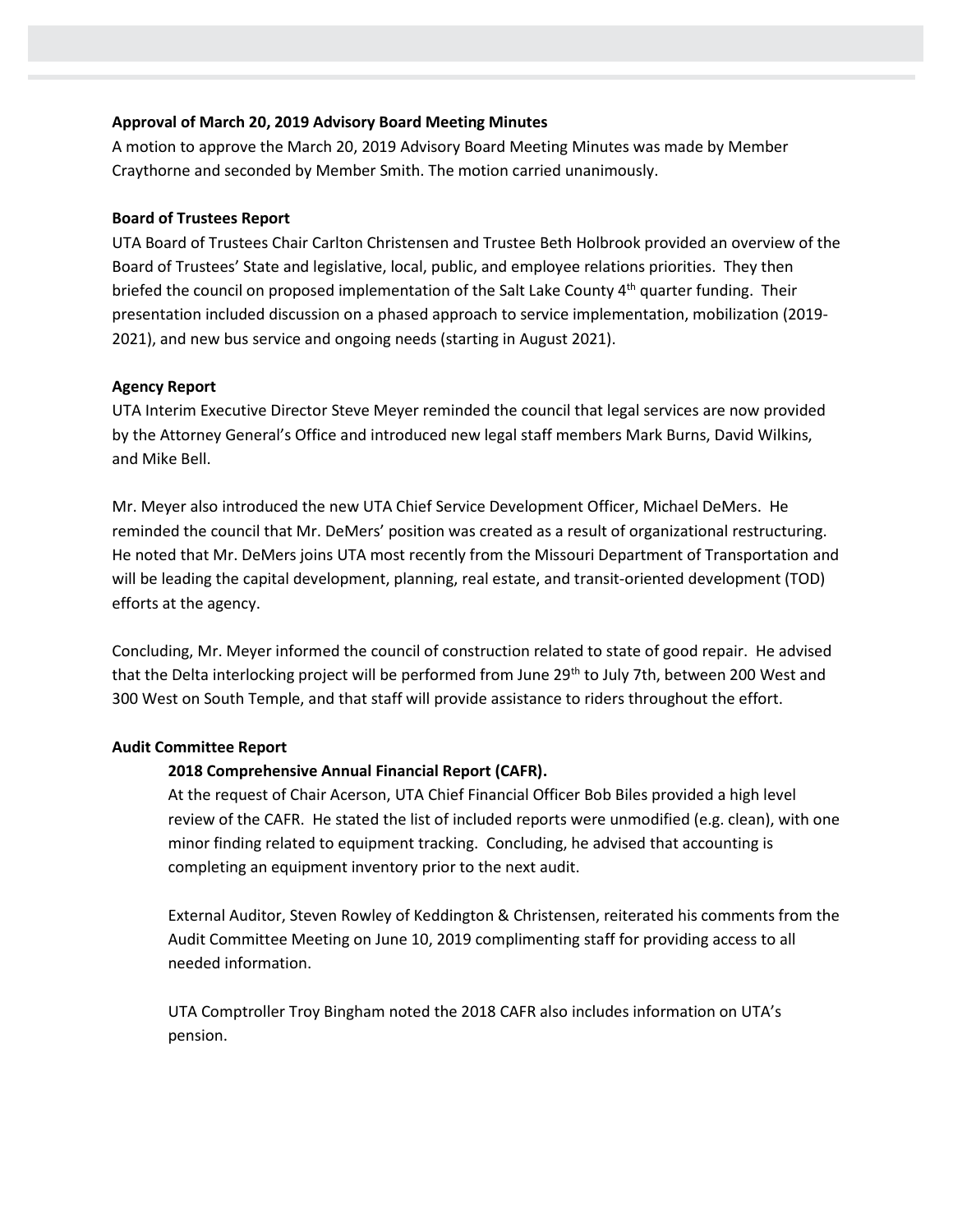#### **Policy Consultation**

UTA Risk and Compliance Officer Lisa Bohman, Chief Financial Officer Bob Biles, and Senior Manager of Real Estate and TOD Paul Drake outlined the following policies:

**Board Policy 1.1 Process for Establishing Board Policies.** Ms. Bohman advised current drafts of the board policies were reviewed at Board of Trustees meetings in April and May and indicated the Advisory Council now has the opportunity to provide consultation. After feedback is received from the Advisory Council the policies will return to the Board of Trustees for a vote. Ms. Bohman stated the board policies govern and are supported by the UTA (administration) policies that define the day-to-day work of the authority and the conduct of employees. There were no questions or comments by Advisory Council members.

**Board Policy 1.2 Ethics.** Ms. Bohman explained the purpose of the ethics policy is to identify the standards of conduct for the Board of Trustees and Advisory Council. She reviewed the standard conflicts of interest, code of conduct, financial disclosure reports, and complaints segments of the policy. There were no questions or comments by Advisory Council members.

**Board Policy 2.1 Financial Management.** Mr. Biles described the reasons for the financial policy, which covers topics such as reserve funds, grants, investments, debt, financial reporting, risk management, internal and external controls, long-term financial planning, budgeting, and capital projects. The policy also includes new requirements relating to risk management and the Five-Year Capital Plan. Member Cronin mentioned that it would be helpful for the Advisory Council to receive an annual financial report similar to the report given to the State Bonding Commission.

**Board Policy 2.2 Contract Authority and Procurement.** Mr. Biles noted this policy is in alignment with some of the actions the Board of Trustees has already taken relative to delegation of authority, procurement protests, former employees, contracts, change orders, and disbursement approvals. There were no questions or comments by Advisory Council members.

**Board Policy 3.1 Advertising and Naming.** Ms. Bohman advised the purpose of this policy is to ensure advertising content complies with state and local laws, as well as establishing the process by which the board approves the naming of stations, facilities, and service brands. There were no questions or comments by Advisory Council members.

**Board Policy 4.2 Public Records.** Ms. Bohman noted this policy complies with the Government Records Access & Management Act requirements and outlines processes related to requests, appeals, and fees. There were no questions or comments by Advisory Council members.

**Board Policy 5.2 Real Property.** Mr. Drake explained the policy, which guides the acquisition, disposition and encumbrance, or other commitment or contracts for control or use of the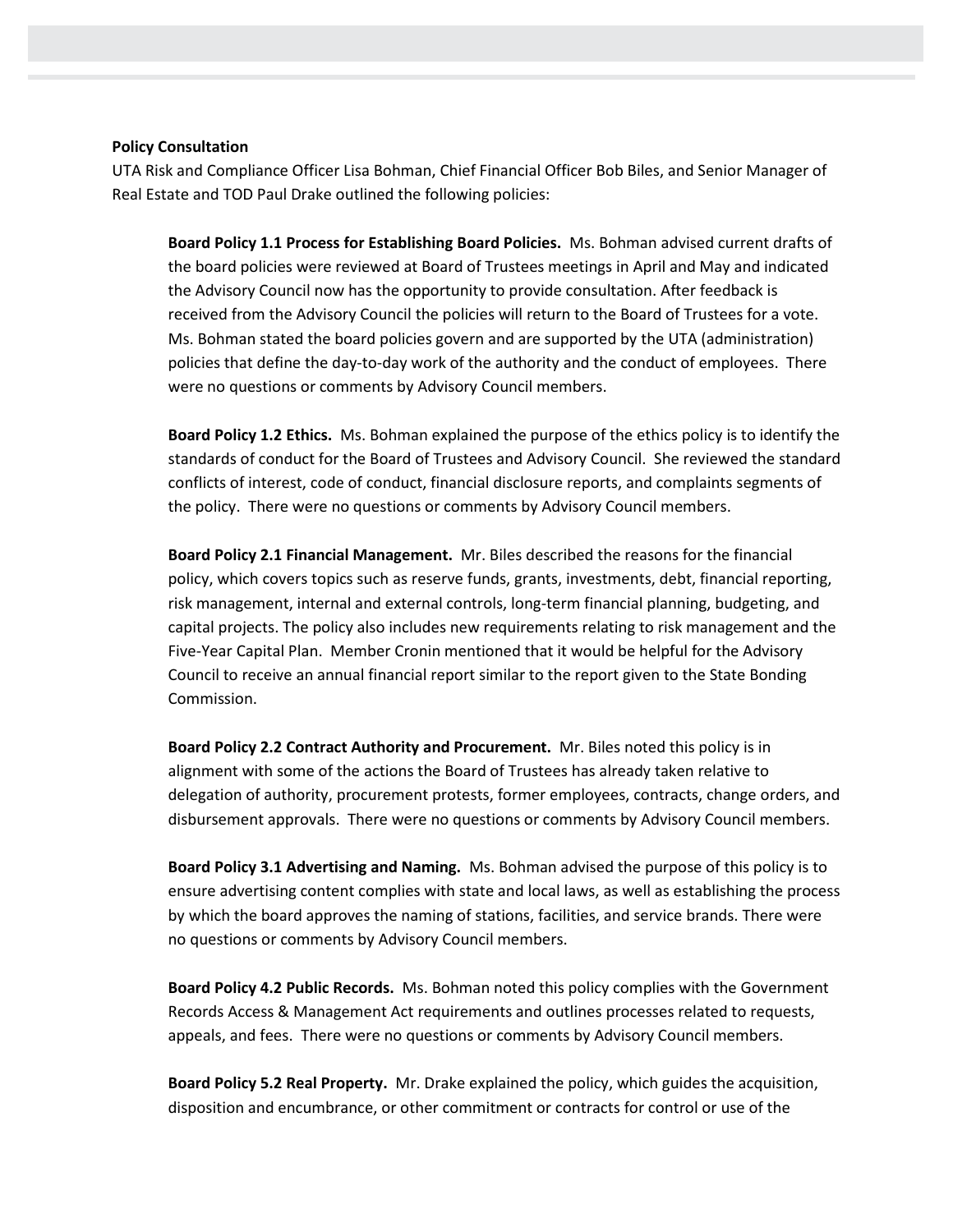authority's real property. Member Biskupski asked about UTA's role in and ownership of the Sandy parking garage. Mr. Meyer addressed the question.

**Revision of Bylaws.** Ms. Bohman pointed out the bylaws currently allow for reimbursement for attendance at meetings of the Advisory Council based on a state administrative rule; however, if members are being paid for attendance at the meeting as part of their work for cities or other governmental entities then they are not reimbursed by UTA.

She then summarized bylaw revisions, which include revising the name of the Advisory Council as well as defining committee responsibilities, authorities of officers of the board or council, and reimbursement of expenses for the Advisory Council. There were no questions or comments by Advisory Council members.

#### **Budget Consultation**

**Budget Process Overview.** Mr. Biles walked the members through the flowchart for the preparation and approval of amendments to the capital and operating budgets.

**2019 Amended Budget.** Mr. Biles summarized the amendments to the operating budget, which include accounting for the Utah County  $4^{\text{th}}$  quarter sales tax funds, adding a headcount for a TOD project manager, and including funds for coordinated mobility. He also spoke about new projects and 2018 carryover items in the capital budget. There were no questions or comments by Advisory Council members.

#### **Discussion Items**

#### **Introduction to Capital Projects Five Year Plan**

UTA Director of Capital Projects Mary DeLoretto presented the 5-Year Capital Plan. She explained these projects include all construction, capital improvements, capital maintenance and major equipment purchases. She advised the 2020 budget process is being expanded to include a 5-Year Capital Plan to help mitigate challenges of applying a 1-year budget to multiyear projects. She then explained the full process for the plan. Concluding, she reported the capital requests exceed available budget projections. As a result, the agency is seeking additional grant and partnering opportunities and considering which projects can by delayed or reduced in scope. A firm draft of the revised plan will be presented to the Advisory Council in September.

Jacqueline Biskupski left the meeting at 2:37 p.m.

#### **Safety and Security Report and FTA State Safety Oversight Certification Report**

Jim Golden with the Utah Department of Transportation (UDOT) provided an explanation of the Utah State Safety Oversight (SSO) Program, SSO key program activities, and compliance with SSO agency requirements.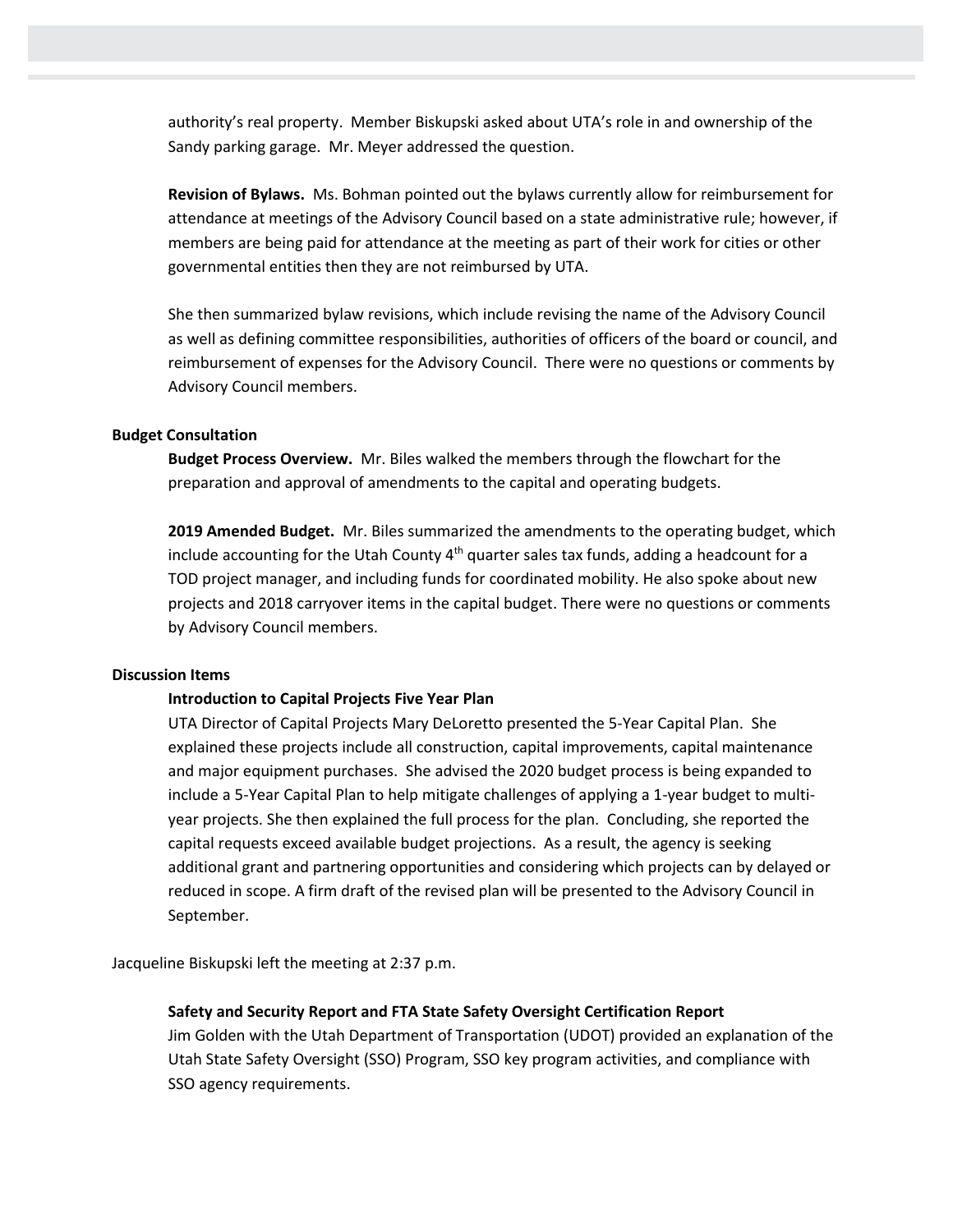Acting Manager of Safety & Security Sheldon Shaw echoed that the SSO program improves safety. He then delivered a presentation on UTA's safety culture, safety management system certification, and community engagement.

#### **Other Business**

The next meeting of the Advisory Council will be July 17, 2019, 1:00 p.m.

#### **Adjournment**

The meeting was adjourned at 2:57 p.m. with a motion by Member Craythorne, second by Member Call, and a unanimous vote in favor.

Transcribed by Angie Olsen Executive Assistant to the Board Utah Transit Authority aolsen@rideuta.com 801.287.2581

*This document is not intended to serve as a full transcript as additional discussion may have taken place; please refer to the meeting materials, audio, or video located at <https://www.utah.gov/pmn/sitemap/notice/539323.html> for entire content.*

*This document along with the digital recording constitute the official minutes of this meeting.*